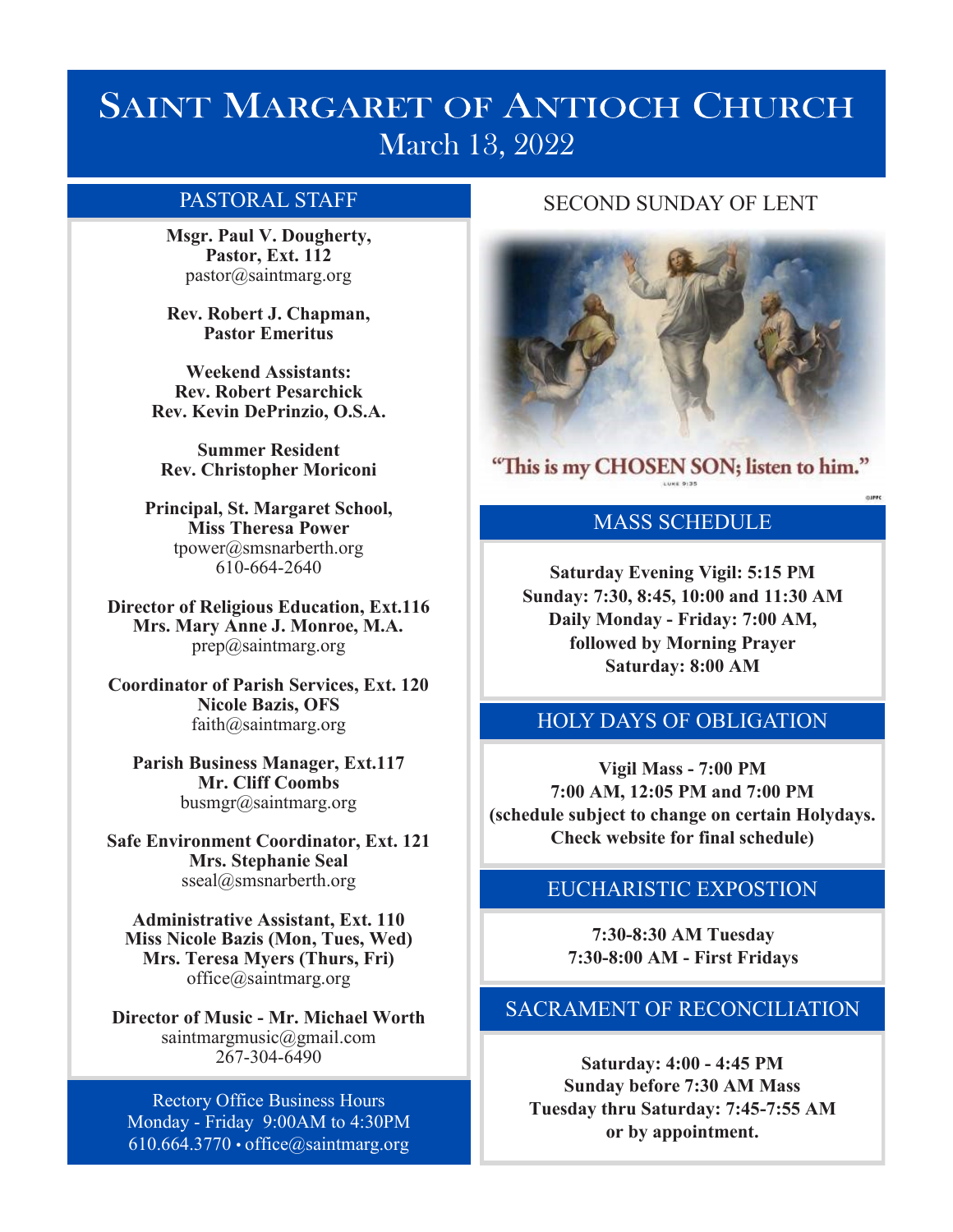# REFLECTION by FR. PETERSON

Those of us who get our news from our tablets and laptops have noticed that at the bottom of the particular outlet's web page are smaller pictures of lesser news items and a grab-bag of features. One of the latter items that caught my eye one day was an invitation to compare photos of celebrities from their youth with their present-day looks. So amid a clutter of pesky ads were page after page of these comparisons.

The mysterious event in Our Lord's earthly life that we call His "Transfiguration" belongs in its own unique category. For a brief time, as we measure change, the Divine nature of our Savior burst through the bonds of His human nature and shone with a brilliance that dazzled the trio of Peter, James and John much like it would any of us. The fact that two great luminaries of Israel's history, Moses and Elijah, were in dialogue with the Divine reassures us of life beyond the grave. They represented the law and the Prophets respectively, the twin pillars of Israel's life with Yahweh.

I find it so reassuring that all this was not some kind of mirage when our beloved St. Peter blurts out: "Lord it is good to be here!" Of course it is. This is an unexpected glimpse of heaven. This is possibility raised to a higher power than we could imagine on our own.

No matter how much ignorance we have to contend with about what happens after death, the Church's belief and teaching, based largely on St. Paul, that our bodies will be changed, glorified and transfigured, this incident gives the most powerful witness to that belief.

I've often thought that the Church presents us with this account from Luke's gospel in the early part of Lent as a kind of spiritual "pep rally." It gets us charged up for victory over our sins through the voluntary penances we take on in this purple clad season. It is a confident answer to the "Why" question" about penance in general and Lenten penance in particular.

Note that the transfiguration did not last so long as to have Peter, James and John forget about the reality of this "valley of tears" we presently inhabit. Down from the mountain came the three, with Jesus, minus visible glory walking down with them. Always the mission. Always the reality of lost souls needing hope and sinful souls needing mercy. That, my friends, is us. But let Luke's story stoke the fire of hope in our souls that when our earthly journey comes to an end, it really will be good to be there with Jesus.

# MASS INTENTIONS

**MONDAY, March 14 7:00 AM Fred & Theresa Yost**

**TUESDAY, March 15 7:00 AM Joseph Bizzarri**

**WEDNESDAY, March 16 7:00 AM Kathleen Boyd**

**THURSDAY, March 17 7:00 AM Francisco J. Fernandez**

**FRIDAY, March 18 7:00 AM Vincent Cristofalo**

**SATURDAY, March 19 8:00 AM Joseph Bizzarri**

> **Msgr. Dougherty offers a Mass each Sunday for all the parishioners and for those enrolled in the church memorial fund.**



### **The Week of March 13, 2022**

**The Sanctuary Candle will burn in memory of Helen O'Rourke.**

# THE STEWARDSHIP REPORT

| <b>Weekend of March 6, 2022:</b>  |   | \$15,540 |
|-----------------------------------|---|----------|
| <b>Collection in Church:</b>      | S | 7.206    |
| <b>Electronic Funds Transfer:</b> | S | 552      |
| Mail In:                          | S | 4,405    |
| <b>Parish On Line:</b>            | S | 3,377    |
| <b>Envelopes:</b>                 |   | 205      |

**Collection for Church in Eastern Europe \$ 2,327**

### **The Weekend of March 7, 2021 \$14,057**

**I sincerely thank you for continuing to live faithful stewardship. God bless you and your families.** *Msgr. Dougherty*

### **CHURCH HOURS**

**7:30 AM to 4:30 PM, Monday through Friday, 7:30 AM to 6:30 PM on Saturday, and 7:15 AM to 1:30 PM on Sunday**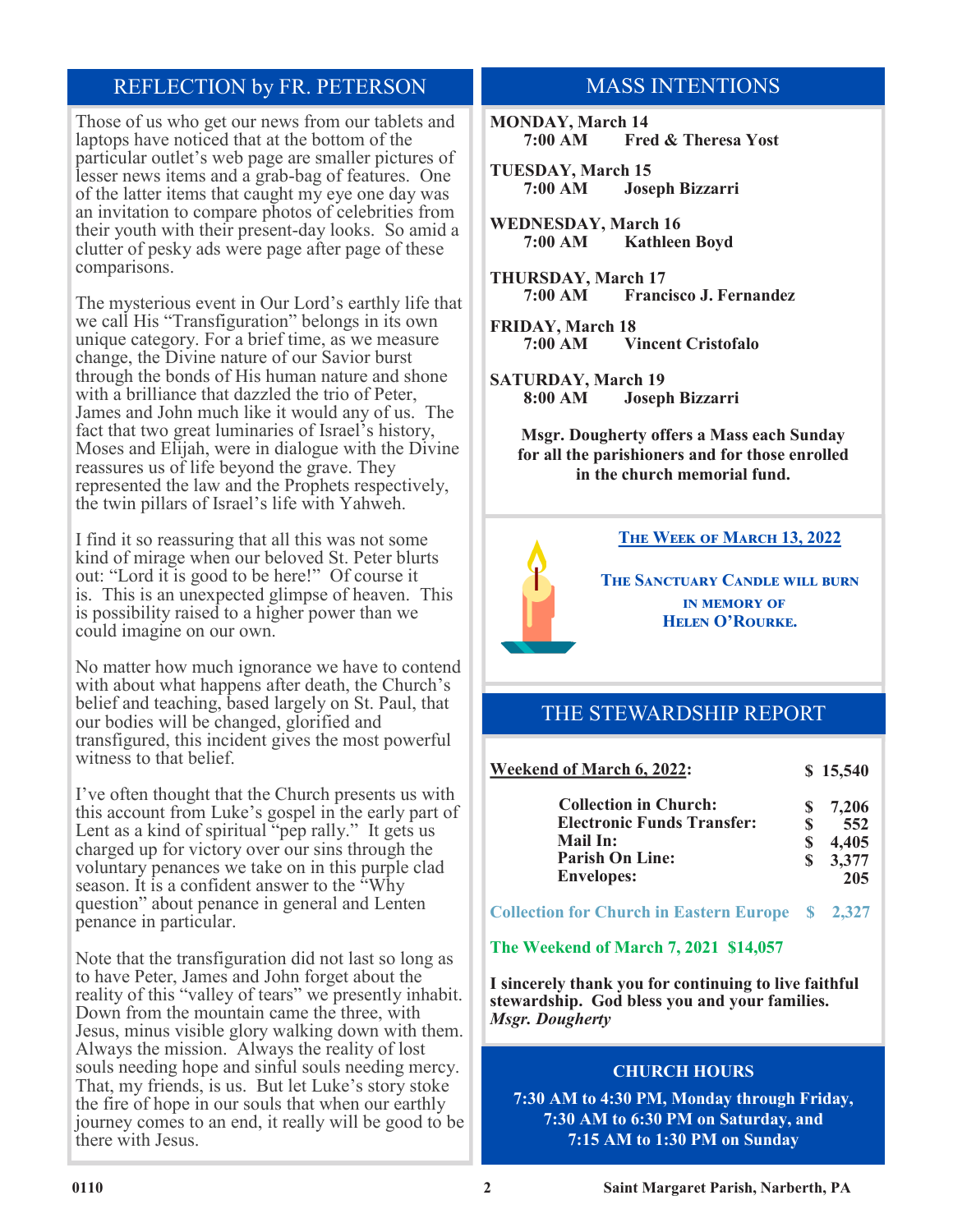# CARITAS CHRISTI DUCIT • The Love of Christ Leads •

# **From the Pastor**

**Synod and Called to More** –The "Synod on Synodality: Communion, Participation, and Mission" is a two-year process launched by the Holy See. It is a time of listening and dialogue that began in 2021 and concludes in 2023. Pope Francis invites the entire Church to enter into a time of conversion in order to discern how to journey more closely together in the shared mission of the Church. Synodality refers to the members of the Church listening to one another and discerning how best to fulfill the mission of the Church in proclaiming the gospel and the truths of our faith. As part of the Archdiocesan phase of the Synod, listening sessions will be held regionally through both inperson and virtual meetings. The dates and places of nearby sessions are: March 19 from 9-11 am at St. Pius X in Broomall, and a young adult session on April 3 from 1-3 pm at the Villanova Connelly Center. A listening session for our Parish community will take place Thursday, March 31 at 7:00 pm in the Annex. All parishioners are welcome to come and share their thoughts on their experience of Church life and how we can work together to serve the Lord.

In addition, everyone in the Archdiocese has the opportunity to fill out an online survey called the Disciple Maker Index. The Archdiocesan program "Called to More" is an effort to understand the experience of parishioners so that their needs can be better served. The survey allows you to share your experience of your faith and the life of our Parish. Your thoughts will be helpful to me as your Pastor and to the Archdiocese in formulating what they will share with the Vatican for the Synod. I encourage you to take the Disciple Maker Index Survey online. Our Parish will be sending you the link by email. If you are unable to access it online, you can request a paper copy from the Parish office. You can fill out the copy and drop it back at the Parish.

The Synod consultation process provides an opportunity for all us to give input that can be helpful in discerning wise and good paths for our Parish, the Archdiocese and the Church Universal.

**Pastoral Council—will meet on Wednesday, March 16 at 7 pm in the Antioch Annex.** 

**Request for Help** – One of our young parishioners, Yara Memar, will be speaking at all the Masses this weekend to solicit your help for a service project she has undertaken. She is collecting canned goods and school supplies for a Philadelphia organization that serves needy children. The canned goods and school supplies can be brought to Church next weekend, March 19-20.

**Lenten Catechism Study Session** – As an Adult Faith Formation program this Lent, we are encouraging parishioners to read Section IV, which in about Christian Prayer, of the Catechism of the Catholic Church. Books were provided that have the Catechism broken down into brief daily readings. This Thursday, March 17, anyone who wishes can come to the Annex to discuss what they have been learning from the Catechism. I will give a brief presentation on the topics covered thus far, and then we'll discuss the teachings of the Catechism on prayer.

**Maggie's Pub** – Our Annual Social and Fundraiser for the School will take place on Saturday, March 19 from 6:30 – 9:30 pm in the Annex. A simple dinner of roast beef sandwiches will be provided. You are welcome to join us as we celebrate and support St. Margaret School.

**Men's Morning of Recollection** – The Knights of Columbus are sponsoring a Men's Lenten Day of Recollection on Saturday, March 26 from 8:00 am to 1:00 pm. Father Tim Danaher, O.P. will be conducting the day. All men are welcome to participate. If you wish to attend, or have any questions, contact Dane Connelly at daneconnelly@gmail.com. Coming to the Day of Recollection is a great way of honoring the spirit of Lent by seeking to come closer to the Lord.

**Catholic Charities Appeal** – The 2022 Appeal is underway. Please consider making a donation to this important collection to support the charitable works of the Archdiocese. You can donate through using the return envelope you received in the mail (extra envelopes are available in the vestibule of Church). You can donate online at catholiccharitiesappeal.org. Thank you for your support.

**Eighth Grade Carwash Today** – As part of their fundraising efforts, the Saint Margaret School Eighth Grade Class will be holding a carwash today, Sunday, March 13 from 10 am to 2 pm at Bob Wark's Liberty Gas Station (300) Montgomery Avenue in Bala Cynwyd). Come out to get the winter road grime and salt washed off your car and support our SMS Class of 2022.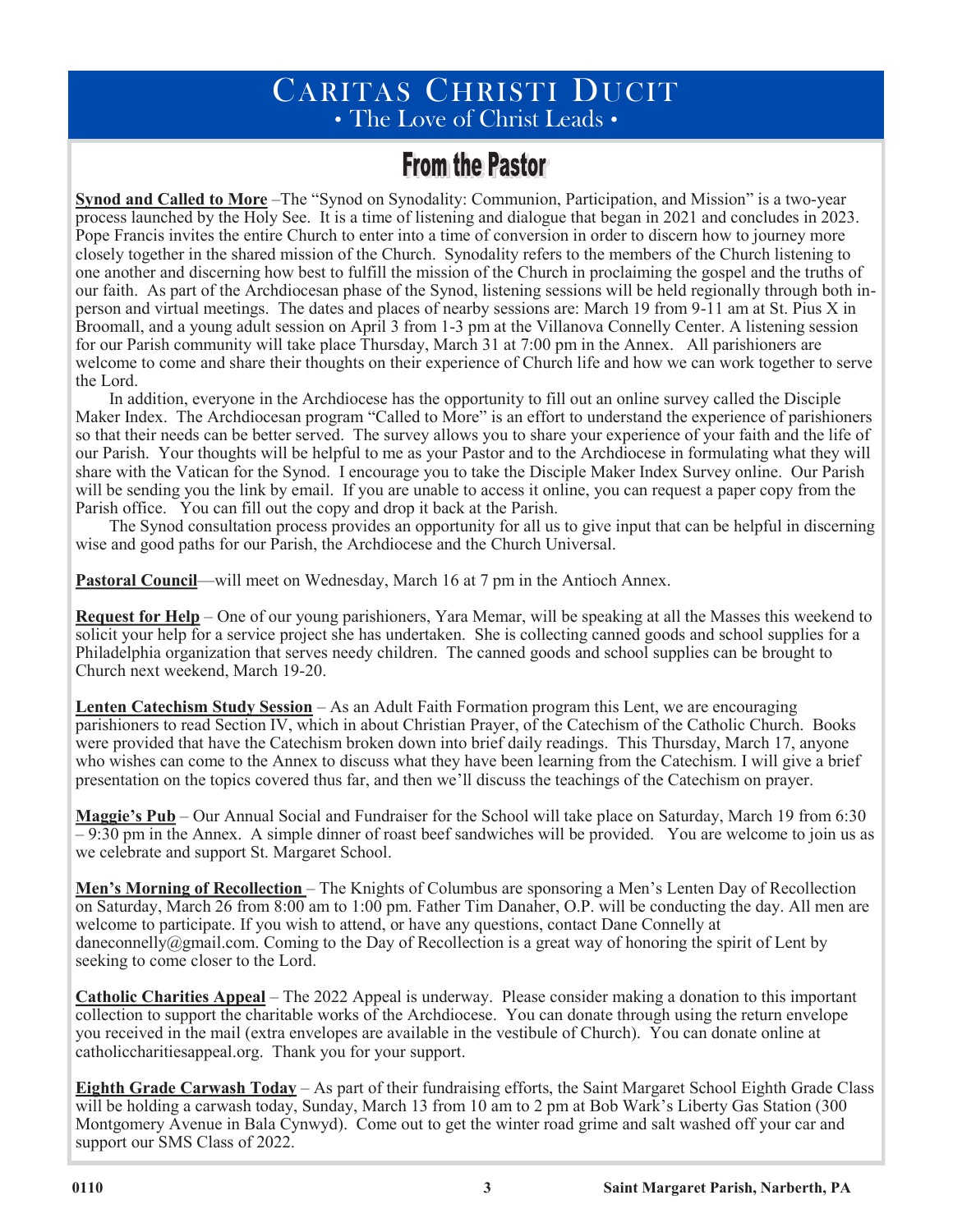# CHURCH TEACHING PARISH NEWS

The Apostolic Nature of the Eucharist – A sense in which the Church is apostolic, as the Catechism points out, is that " with the help of the Spirit dwelling in her, the Church keeps and hands on the teaching, the 'good deposit,' the salutary words she has heard from the apostles." Here too the Eucharist is apostolic, for it is celebrated in conformity with the faith of the apostles. At various times in the two-thousand-year history of the People of the New Covenant, the Church's Magisterium has more precisely defined her teaching on the Eucharist, including its proper terminology, precisely in order to safeguard the apostolic faith with regard to this sublime mystery. This faith remains unchanged and it is essential for the Church that it remain unchanged. (from the encyclical of Saint John Paul II entitled "On the Eucharist in its Relationship to the Church")

# SPIRITUAL THOUGHT

Bringing the Gospel is bringing God's power to pluck up and break down evil and violence, to destroy and overthrow the barriers of selfishness, intolerance, and hatred, so as to build a new world. Dear young friends, Jesus Christ is counting on you! The Church is counting on you! The Pope is counting on you! May Mary, Mother of Jesus and our Mother, always accompany you with her tenderness: "Go and make disciples of all nations." (Pope Francis)

# A LITTLE HUMOR

Rumor Has It – Is there rehab for gossiping? I don't need it, but I'll tell you who does……(Jen Statsky, comedian)

# WEEKEND MASS SCHEDULE

### **Saturday, March 19**

Confessions 4:00-4:45 PM - Msgr. Dougherty 5:15 PM - Msgr. Dougherty

### **Sunday, March 20**

7:30 AM - Fr. Pesarchick 8:45 AM - Fr. DePrinzio 10:00 AM - Msgr. Dougherty 11:30 AM - Msgr. Dougherty

# STAY CONNECTED

**PARISH WEBSITE:** www.saintmarg.org

**FACEBOOK:** stmargnarberth

**INSTAGRAM:** stmargnarberth

CRS RICE BOWL—Perseverance to Succeed



Raúl and Lilian have faced many challenges while trying to provide for their family and pursue their dreams in Guatemala. With support from Catholic Relief Services, they have been able to overcome these obstacles and grow their business while helping their community along the way. In what ways are you being challenged to serve others this Lent? Visit crsricebowl.org to learn more.

Rice Bowl donations can be given in two ways. On Palm Sunday during the second collection or by donating online using our parish's unique CRS giving website:

<https://mobilizecrs.donordrive.com/team/5911>



**Congratulations** to the following St. Margaret parishioner, who is a student at Roman Catholic High School, for receiving academic honors in the second quarter of this academic year.

**Elijah Karn**, class of 2023, First Honors

We are very proud of your accomplishments!



Please remember in your prayers the soul of Michael Morroney who recently passed away. May he rest in peace and his loved ones be comforted.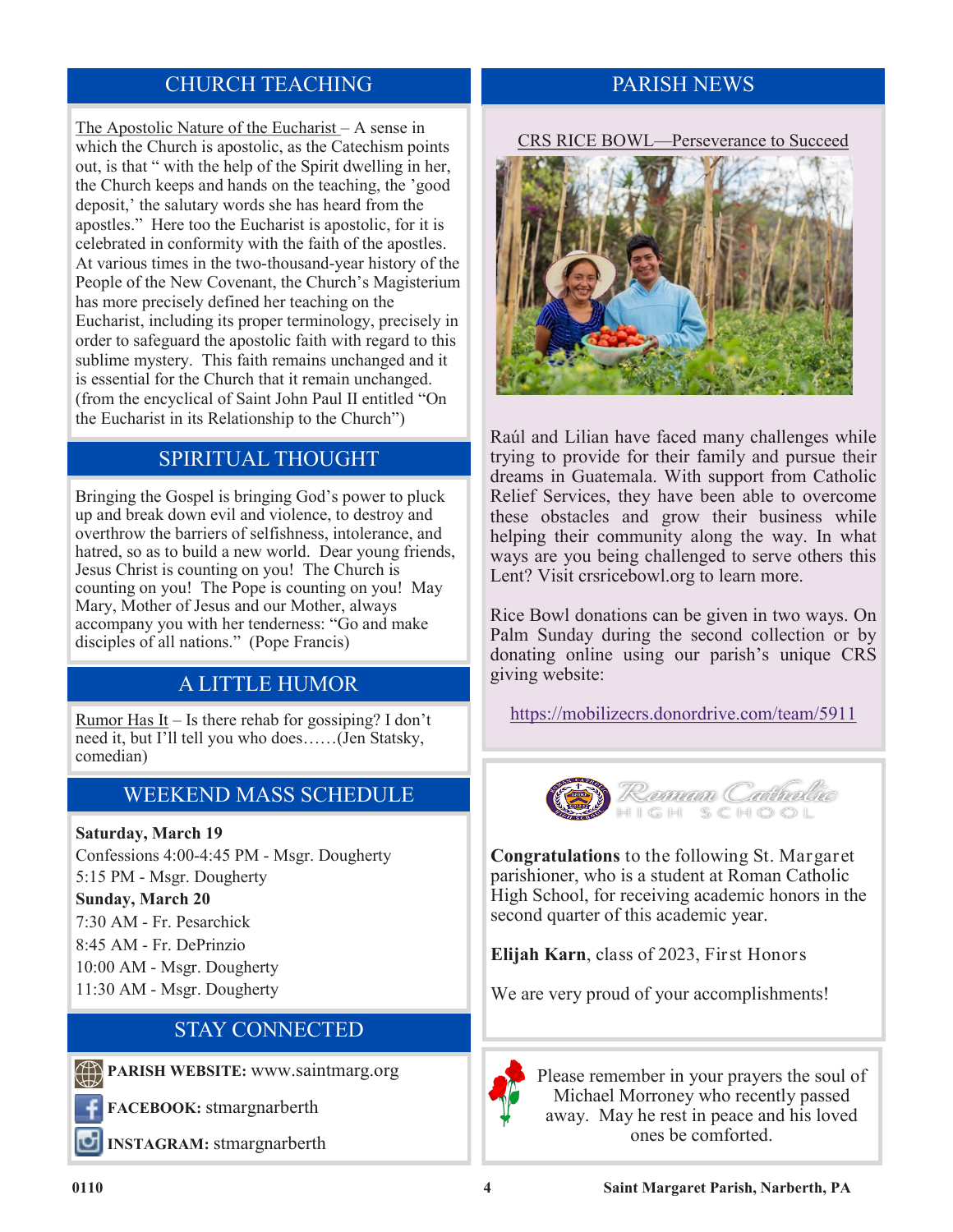# EVENTS IN THE ARCHDIOCESE

The Annual Archdiocesan Mass Honoring the Gifts of Persons with Disabilities, The Deaf Community, Family, Friends, and Caregivers

**When:** Sunday, April 24, 2022 at 2:30 PM

**Where:** Cathedral Basilica of SS. Peter and Paul at 18th and Benjamin Franklin Parkway

**Info:** Archbishop Nelson Perez is the principal celebrant and homilist. The liturgical choir will be the Villanova University Pastoral Musicians. There is a reception immediately following the Mass.

## **All are welcome.**

To RSVP go to www.opdarchphilly.org or call the Office for Persons with Disabilities at

# CATHOLIC CHARITIES APPEAL

Join the Catholic Charities Appeal for a Special Mass Celebrated by Archbishop Perez

**When:** Monday, March 21, 2022 at 7 PM

**Where:** Cathedral Basilica of SS. Peter and Paul, 1723 Race Street, Philadelphia, PA 19103

**Info:** If you have any questions, please call 215.587.5650 or email  $\text{RSVP}(a)$ thecfgp.org

# EDUCATOR VIRTUAL CAREER FAIR

**When:** March 18

**Info:** The men and women working within the Archdiocese of Philadelphia play a special role in furthering the mission of the church and serving the spiritual and temporal needs of the community. The Office of Catholic Education is currently seeking qualified candidates for Pre-K 3 through Grade 8 Educator positions in all disciplines (see below).

Religion | Math | Science | Social Studies | STEM | English Language Arts | Foreign Language | Music | Art | Physical Education

Candidates must possess a bachelors' degree from an accredited college or university. Pennsylvania Certification is desired. All clearances and Safe Environment training are required. Interested

candidates must submit the following:

- Completed Application
- Resume
- Transcripts

**Contact:** Jeanne Steitz (jsteitz@archphila.org) Please put "Career Fair" in the Subject field. Please submit your information 2 days prior to the event.

Virtual Career Fairs will be held monthly on the third Friday of the month. More career fairs will be coming soon.

# SAINT MARGARET SCHOOL

# DESIGNER BAG BING FRIDAY, APRIL 8, 2022



**TICKETS ARE \$35 ADVANCED SALE** OR \$40 AT DOOR IF SPACE IS AVAILABLE

PRICE INCLUDES ENTRY, BOOK, DAUBER & 1 RAFFLE TICKET. PRE-SALE PRICING IS VALID UNTIL 9PM ON 4/1 OR UNTIL SOLD OUT

> **PURCHASE ONLINE:** HTTPS://BIT.LY/SMSBAGBINGO